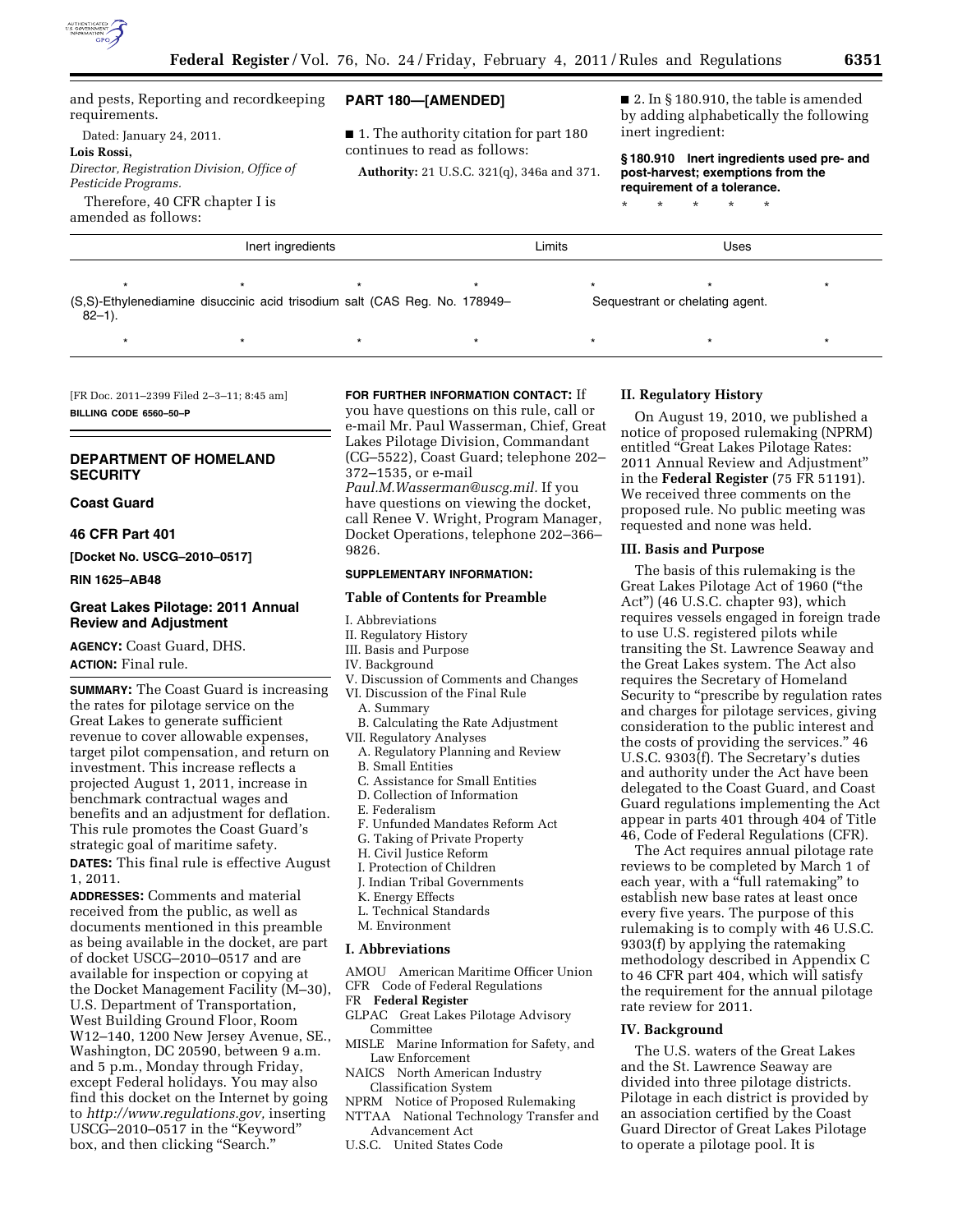important to note that, while we set rates, we do not control the actual number of pilots an association maintains, so long as the association is able to provide safe, efficient, and reliable pilotage service, nor do we control the actual compensation that pilots receive. The actual compensation is determined by each of the three district associations, which use different compensation practices.

District One, consisting of Areas 1 and 2, includes all U.S. waters of the St. Lawrence River and Lake Ontario. District Two, consisting of Areas 4 and 5, includes all U.S. waters of Lake Erie, the Detroit River, Lake St. Clair, and the St. Clair River. District Three, consisting of Areas 6, 7, and 8, includes all U.S. waters of the St. Mary's River, Sault Ste. Marie Locks, and Lakes Michigan, Huron, and Superior. Area 3 is the Welland Canal, which is serviced exclusively by the Canadian Great Lakes Pilotage Authority and, accordingly, is not included in the U.S. rate structure. Areas 1, 5, and 7 have been designated by Presidential Proclamation, pursuant to the Act, to be waters in which pilots must at all times be fully engaged in the navigation of vessels in their charge. Areas 2, 4, 6, and 8 have not been so designated because they are open bodies of water. Under the Act, pilots assigned to vessels in these areas are only required to ''be on board and available to direct the navigation of the vessel at the discretion of and subject to the customary authority of the master.'' 46 U.S.C. 9302(a)(1)(B).

Our pilotage regulations implement the Act's requirement for annual reviews of pilotage rates and a full ratemaking at least once every five years. 46 CFR 404.1. To assist in calculating pilotage rates, the regulations require pilotage associations to submit annual financial statements prepared by certified public accounting firms. In addition, every fifth year, in connection with the full ratemaking, we contract with an independent accounting firm to conduct a full audit of the accounts and records of the pilotage associations and prepare and submit financial reports relevant to the ratemaking process. In those years when a full ratemaking is conducted, we generate the pilotage rates using Appendix A to 46 CFR Part 404. The last Appendix A review was concluded in 2006 (71 FR 16501, April 3, 2006). Between the five-year full ratemaking intervals, we annually review the pilotage rates using Appendix C to Part 404 and adjust rates when deemed appropriate. We conducted Appendix C reviews in 2007, 2008, 2009, and 2010 and increased rates in each year. The

2010 final rule was published on February 23, 2010 (75 FR 7958) and took effect on August 1, 2010. The terms and formulas used in Appendix A and Appendix C are defined in Appendix B to Part 404.

This final rule concludes the annual Appendix C rate review for 2011 and increases rates over those that took effect August 1, 2010.

### **V. Discussion of Comments and Changes**

We received comments from three persons during the NPRM public comment period.

*Comments outside the scope of the rule.* One commenter made several statements which, although they are outside the scope of this rule, require correction or clarification. The commenter said we improperly base our ratemaking calculations on union contracts, do not allow for consultation with pilots or industry, provide no meaningful opportunity for appealing decisions made by the Director, and no longer "maintain" the Great Lakes Pilotage Advisory Committee (GLPAC). The use of union contracts in calculating pilot benefits and compensation as part of the overall rate calculation is an explicit requirement of the current methodology. 46 CFR 404.5, 46 CFR part 404, App. A, step 2.A. All of our ratemakings are subject to notice and comment procedure, providing ample opportunity for input from pilots, industry, and the general public. Decisions of the Director may be appealed pursuant to 46 CFR subpart 1.03, and ultimately all Coast Guard decisions are subject to judicial review. The Coast Guard has not only taken all necessary steps to maintain GLPAC, but in recent years we have sharpened our focus on using GLPAC to provide us with the type of consultation the commenter appears to have in mind. Congress established GLPAC specifically for that purpose.

*Ratemaking methodology.* Two commenters recommended that we suspend any rate increase until the ratemaking methodology is reviewed and updated as needed. We requested public comments in 2009 on the need for, and content of, any change to that methodology, and we forwarded those comments to GLPAC (74 FR 35838, July 21, 2009). GLPAC has these comments under consideration, but no action can be taken before the March 1, 2011 deadline for establishing the annual rate adjustment for 2011.

*Pilot dispute.* One commenter recommended we suspend any rate increase until a dispute between two of the pilotage associations is resolved.

The subject matter of this comment is not within the scope of this rulemaking.

*Calculations.* One commenter disagreed with the way we applied the methodology in calculating bridge hours and the number of pilots in Areas 4 and 5. We performed all calculations in accordance with Appendix C to Part 404. We used our forecast of bridge hour demand and the Director's discretion to determine the number of pilots. As we stated in the NPRM (75 FR at 51197), this determination applied the same reasoning we have used since the 2008 ratemaking, which was explained in the 2008 final rule (74 FR 220, 221–22, Jan. 5, 2009) and also discussed at length in the 2009 ratemaking final rule (74 FR 35812, 35813–14, Jul. 21, 2009).

One commenter said that our ratemaking is arbitrary and capricious because we count delay and detention in calculating bridge hours for Areas 6, 7, and 8 but not in Areas 4 and 5. Under Step 1 of the Appendix C methodology, we do not count pilot delay or detention in the calculation of bridge hours. No information was provided by the commenter to substantiate this claim, which runs counter to our discussion of bridge hour calculations in ratemaking documents over many years, and which repeats an allegation made in 2007 and refuted in that year's interim rule: ''The Coast Guard has never considered delay, detention, or travel time to be included in the definition of bridge hours and has never knowingly included these items in its bridge hour computations.'' (72 FR 8117, February 23, 2007). We did not consider delay, detention, or travel time in our bridge hour computations for this final rule.

## **VI. Discussion of the Final Rule**

### *A. Summary*

We are increasing pilotage rates in accordance with the methodology outlined in Appendix C to 46 CFR Part 404 effective August 1, 2011. The new rates are unchanged from what we proposed in the NPRM. Table 1 shows the new rates for each Area.

## TABLE 1—2011 AREA RATE CHANGES

| If pilotage service is required in: | Then the<br>percentage<br>of increase<br>over the<br>current rate<br>is: |
|-------------------------------------|--------------------------------------------------------------------------|
| Area 1 (Designated waters)          | 3.57%                                                                    |
| Area 2 (Undesignated waters)        | 3.77                                                                     |
| Area 4 (Undesignated waters)        | 3.75                                                                     |
| Area 5 (Designated waters)          | 3.52                                                                     |
| Area 6 (Undesignated waters)        | 4.89                                                                     |
| Area 7 (Designated waters)          | 3.56                                                                     |
| Area 8 (Undesignated waters)        | 5.26                                                                     |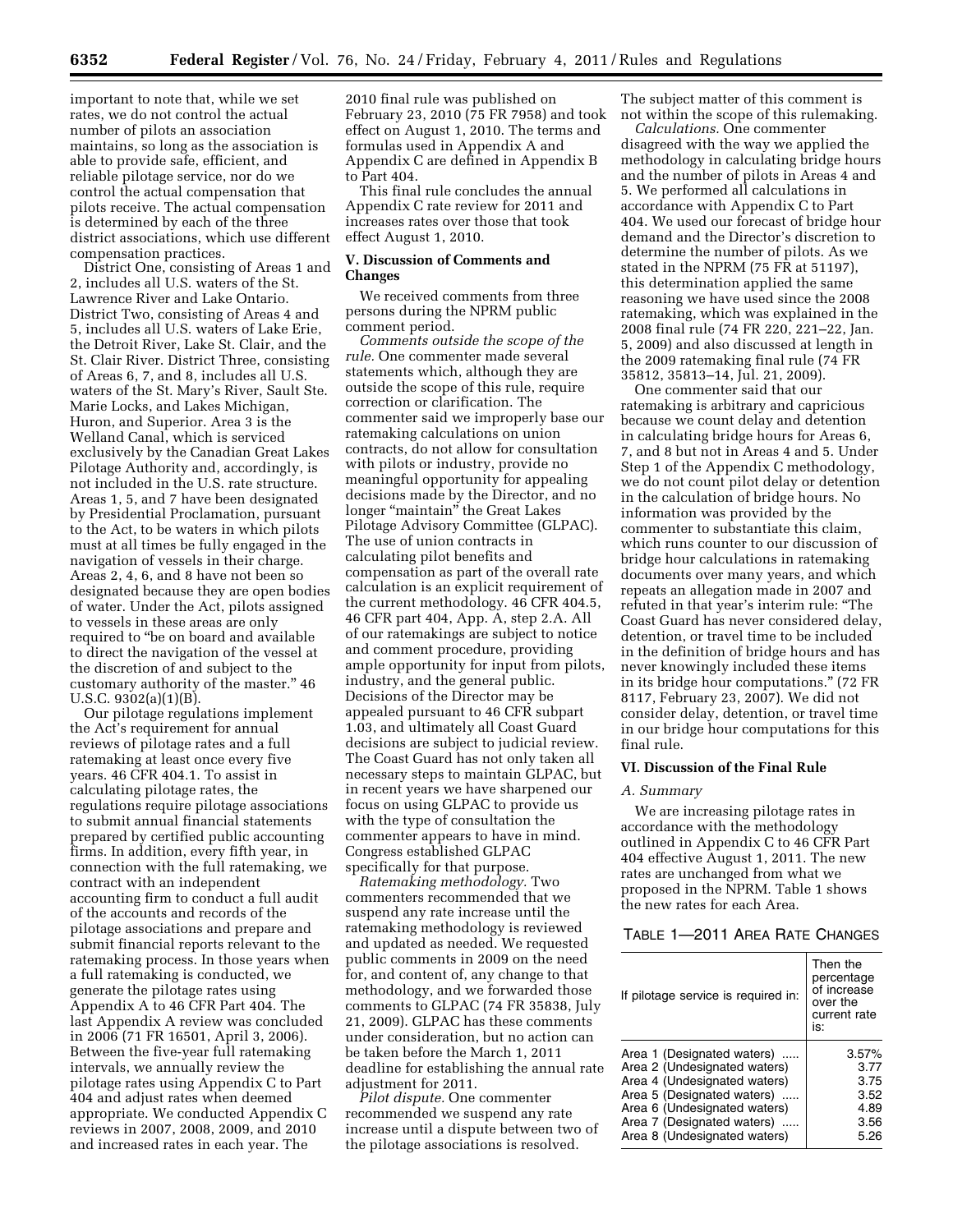Rates for cancellation, delay, or interruption in rendering services (46 CFR 401.420) and basic rates and charges for carrying a U.S. pilot beyond the normal change point, or for boarding at other than the normal boarding point (46 CFR 401.428), have been increased by 6.51 percent in all areas based upon the calculations appearing at Tables 19 through 21, which follow.

### *B. Calculating the Rate Adjustment*

The Appendix C ratemaking calculation involves eight steps: *Step 1:* Calculate the total economic costs for the base period (pilot compensation expense plus all other recognized expenses plus the return element, which is net income plus interest) and divide by the total bridge hours used in setting the base period rates;

*Step 2:* Calculate the ''expense multiplier,'' the ratio of other expenses, and the return element to pilot compensation for the base period;

*Step 3:* Calculate an annual ''projection of target pilot compensation'' using the same procedures found in Step 2 of Appendix A;

*Step 4:* Increase the projected pilot compensation in Step 3 by the expense multiplier in Step 2;

*Step 5:* Adjust the result in Step 4, as required, for inflation or deflation;

*Step 6:* Divide the result in Step 5 by projected bridge hours to determine total unit costs;

*Step 7:* Divide prospective unit costs in Step 6 by the base period unit costs in Step 1; and

*Step 8:* Adjust the base period rates by the percentage changes in unit cost in Step 7.

The base data used to calculate each of the eight steps comes from the 2010 Appendix C review. The Coast Guard also used the most recent union contracts between the American Maritime Officers Union (AMOU) and vessel owners and operators on the Great Lakes to estimate target pilot compensation. However, the current AMOU contracts expire in July 2011, and the Coast Guard has been informed that the contract negotiations will not begin until sometime after that, which is well after the pilotage statute requires that we establish a rate. Accordingly, we have reviewed the terms of both existing and past AMOU contracts and have projected, for the purpose of this ratemaking, that the AMOU contracts effective in 2011 would provide increases in compensation equal to 3%, which is the increase called for in the AMOU contracts over the past two years. We project all other benefits to remain fixed at current levels with the

exception of medical plan contributions. Medical plan contributions have increased 10% per year from 2006 through 2010 in the current AMOU contracts. Thus, we forecast an increase of 10% over 2010 medical plan contributions for the AMOU contracts in 2011. Bridge hour projections for the 2011 season have been obtained from historical data, pilots, and industry. All documents and records used in this rate calculation have been placed in the public docket for this rulemaking and are available for review at the addresses listed under **ADDRESSES**.

Some values may not total exactly, due to rounding for presentation in charts. The rounding does not affect the integrity or truncate the actual value of all calculations in the ratemaking methodology described below.

*Step 1: Calculate the total economic cost for the base period.* In this step, for each area, we add the total cost of target pilot compensation, all other recognized expenses, and the return element (net income plus interest). We divide this sum by the total bridge hours for each area. The result is the cost in each area of providing pilotage service per bridge hour for the base period. Tables 2 through 4 summarize the Step 1 calculations:

TABLE 2—TOTAL ECONOMIC COST FOR BASE PERIOD (2010), AREAS IN DISTRICT ONE

|          | Area 1<br>St. Lawrence<br>River | Area 2<br>Lake Ontario |
|----------|---------------------------------|------------------------|
|          | \$578,569                       | \$590,032              |
|          | $+$ \$1,677,397                 | $+$ \$1,020,120        |
|          | $+$ \$11.571                    | $+$ \$17.701           |
| Subtotal | $=$ \$2.267.537                 | $=$ \$1,627,853        |
|          | $+5.203$                        | $+5,650$               |
|          | $=$ \$435.81                    | $=$ \$288.12           |

# TABLE 3—TOTAL ECONOMIC COST FOR BASE PERIOD (2010), AREAS IN DISTRICT TWO

|          | Area 4<br>Lake Erie | Area 5<br>Southeast<br>Shoal to Port<br>Huron, MI |
|----------|---------------------|---------------------------------------------------|
|          | \$541.103           | \$848,469                                         |
|          | $+$ \$816,096       | $+$ \$1,677,397                                   |
|          | $+$ \$27.055        | $+$ \$33,939                                      |
| Subtotal | $=$ \$1,384,254     | $=$ \$2,559,805                                   |
|          | $+7.320$            | $+5,097$                                          |
|          | $=$ \$189.11        | $=$ \$502.22                                      |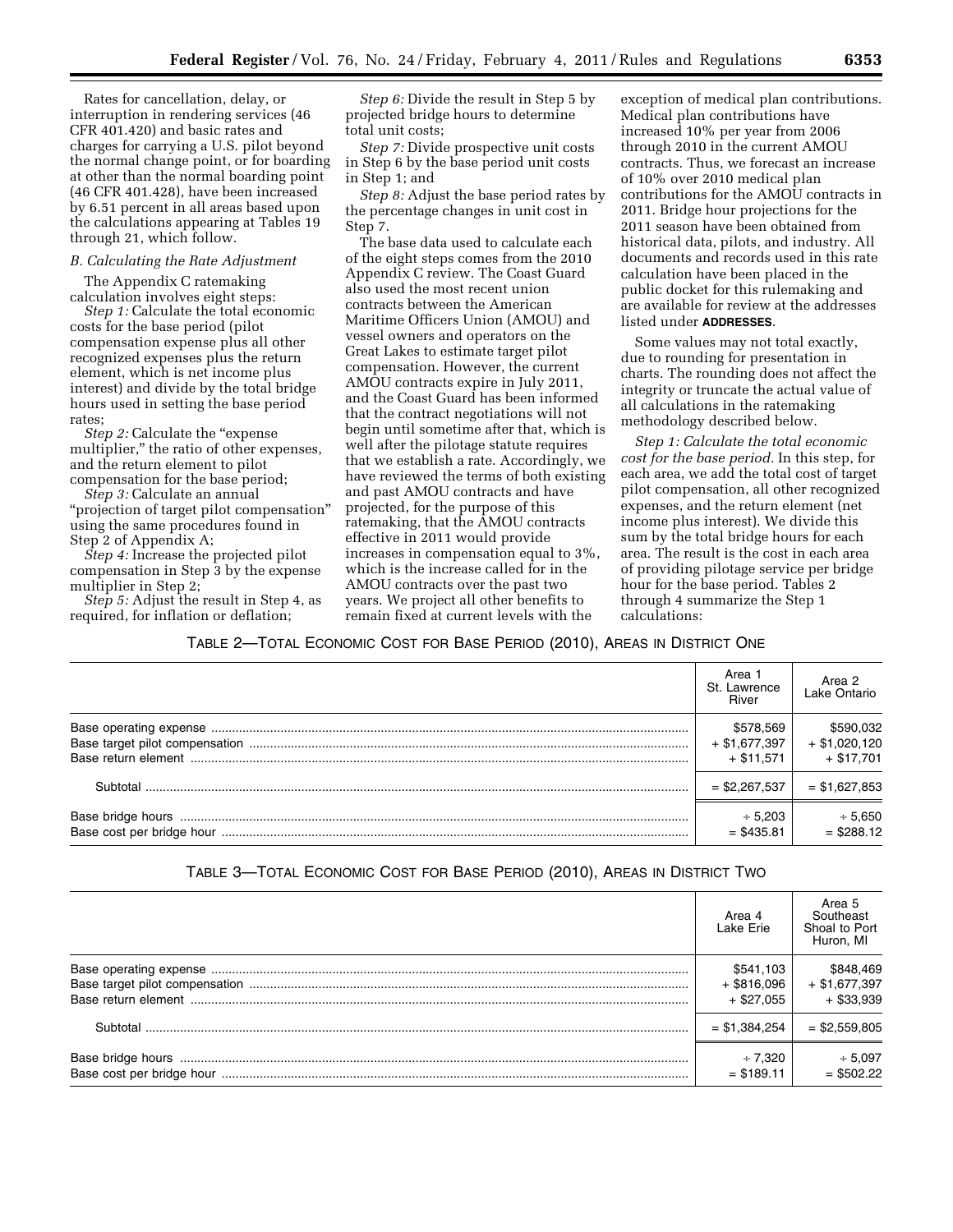# TABLE 4—TOTAL ECONOMIC COST FOR BASE PERIOD (2010), AREAS IN DISTRICT THREE

|          | Area 6<br>Lakes Huron<br>and Michigan | Area 7<br>St. Mary's<br>River | Area 8<br>Lake Superior |
|----------|---------------------------------------|-------------------------------|-------------------------|
|          | \$877,638                             | \$428.384                     | \$691,435               |
|          | $+$ \$1,632,191                       | $+$ \$1,118,265               | $+$ \$1,428,167         |
|          | $+$ \$35.106                          | $+$ \$12.852                  | $+$ \$20.743            |
| Subtotal | $=$ \$2,544,935                       | $=$ \$1.559.501               | $=$ \$2.140.345         |
|          | $\div$ 13.406                         | $+3.259$                      | $+11.630$               |
|          | $=$ \$189.84                          | $=$ \$478.52                  | $=$ \$184.04            |

*Step 2. Calculate the expense multiplier.* In this step, for each area, we add the base operating expense and the

base return element. Then we divide the sum by the base target pilot compensation to get the expense

multiplier for each area. Tables 5 through 7 show the Step 2 calculations.

## TABLE 5—EXPENSE MULTIPLIER, AREAS IN DISTRICT ONE

|                     | Area 1<br>St. Lawrence<br>River | Area 2<br>Lake Ontario     |
|---------------------|---------------------------------|----------------------------|
| Base return element | \$578,569<br>$+$ \$11.571       | \$590,032<br>$+$ \$17.701  |
| ⊰⊔htotal            | $=$ \$590,140                   | $=$ \$607,733              |
| Expense multiplier  | $*$ \$1,677,397<br>0.35182      | $*$ \$1,020,120<br>0.59575 |

## TABLE 6—EXPENSE MULTIPLIER, AREAS IN DISTRICT TWO

|          | Area 4<br>Lake Erie | Area 5<br>Southeast<br>Shoal to Port<br>Huron, MI |
|----------|---------------------|---------------------------------------------------|
|          | \$541,103           | \$848,469                                         |
|          | + \$27.055          | $+$ \$33,939                                      |
| Subtotal | $=$ \$568,158       | $=$ \$882,408                                     |
|          | $+$ \$816,096       | $*$ \$1,677,397                                   |
|          | 0.69619             | 0.52606                                           |

# TABLE 7—EXPENSE MULTIPLIER, AREAS IN DISTRICT THREE

|                    | Area 6<br>Lakes Huron<br>and Michigan | Area 7<br>St. Mary's<br>River | Area 8<br>Lake Superior   |
|--------------------|---------------------------------------|-------------------------------|---------------------------|
|                    | \$877,638<br>$+$ \$35.106             | \$428,384<br>$+$ \$12.852     | \$691,435<br>$+$ \$20.743 |
| Subtotal           | $=$ \$912.744                         | $=$ \$441.236                 | $= $712,178$              |
| Expense multiplier | $+$ \$1,632,191<br>0.55921            | $+$ \$1,118,265<br>0.39457    | $* $1,428,167$<br>0.49867 |

*Step 3. Calculate annual projection of target pilot compensation.* In this step, we determine the new target rate of compensation and the new number of pilots needed in each pilotage area, to determine the new target pilot compensation for each area.

*(a) Determine new target rate of compensation.* Target pilot compensation is based on the average annual compensation of first mates and masters on U.S. Great Lakes vessels. For pilots in undesignated waters, we approximate the first mates' compensation and, in designated

waters, we approximate the master's compensation (first mates' wages multiplied by 150% plus benefits). To determine first mates' and masters' average annual compensation, we use data from the most recent AMOU contracts with the U.S. companies engaged in Great Lakes shipping. Where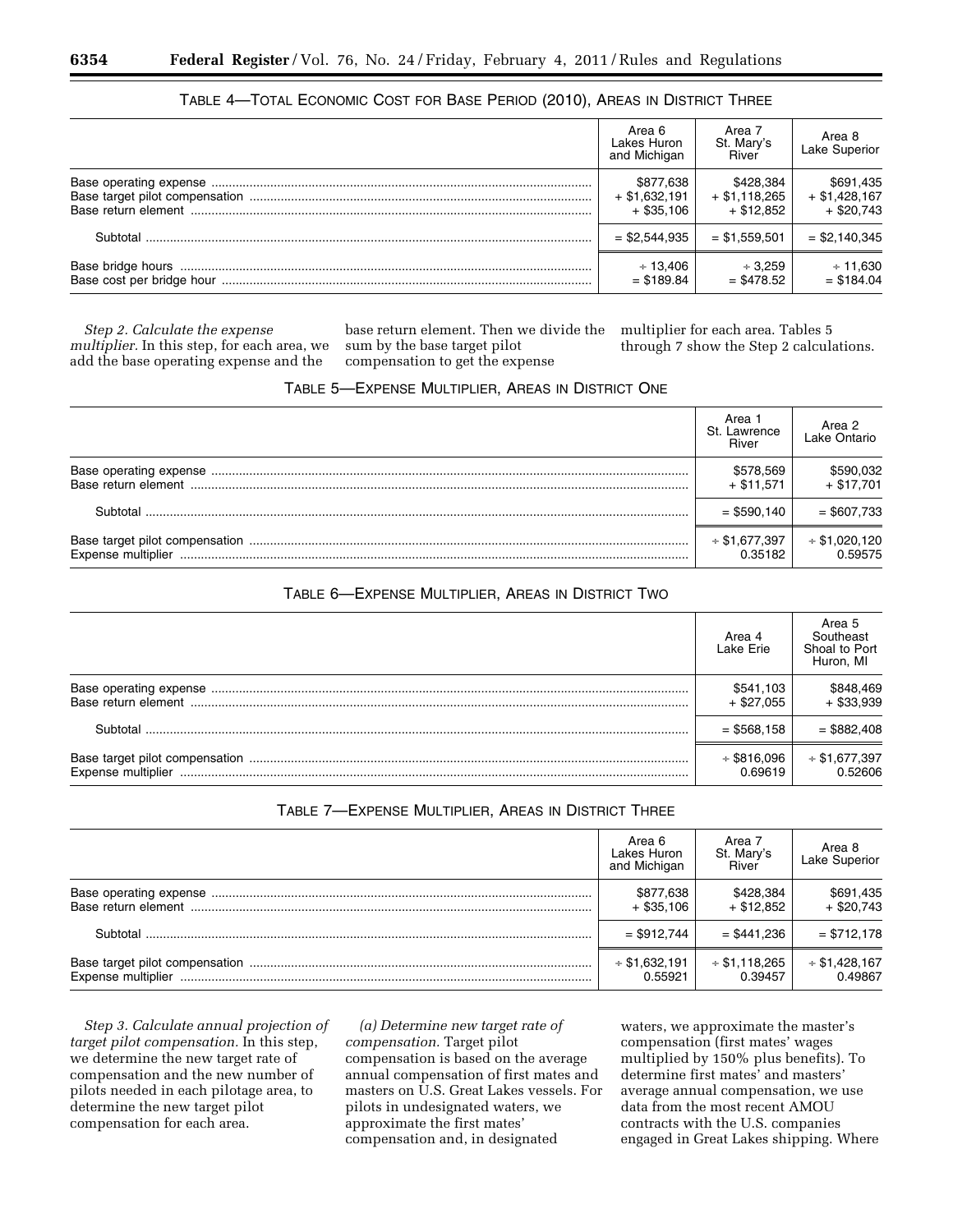different AMOU agreements apply to different companies, we apportion the compensation provided by each agreement according to the percentage of tonnage represented by companies under each agreement.

As of July 2010, there are two current AMOU contracts, which we designate Agreement A and Agreement B. Agreement A applies to vessels operated by Key Lakes, Inc., and Agreement B applies to all vessels operated by American Steamship Co. and Mittal Steel USA, Inc.

Both Agreement A and Agreement B will expire on July 31, 2011. Based on the discussions with AMOU officials, these contracts are not expected to be negotiated until 2011. This does not provide sufficient time to incorporate new rates into the ratemaking process for the 2011 shipping season. The Coast Guard projects that when new AMOU

contracts are negotiated in 2011, they will provide for a 3% wage increase effective August 1, 2011. This is in keeping with the recent contractual wage raises under the existing union contracts. Both 2009 and 2010 saw wage raises of 3%. Under Agreement A, we project that the daily wage rate would increase from \$270.61 to \$278.73. Under Agreement B, the daily wage rate would be increased from \$333.58 to \$343.59. All other benefits and calculations for these contracts are forecasted to remain identical to the current AMOU contracts, with the exception of the health benefit plan discussed below. The pension plan contribution, which has been a fixed amount, the 401k employers matching contribution of 5% of wages, which is also a set amount, and the monthly contract multipliers are all projected to remain fixed at current AMOU levels. These benefits have not

# TABLE 8—WAGES

changed their numerical or percentage values over the courses of the previous AMOU agreements still in effect. We do not project that the 2011 contracts will have any impact on these fixed costs.

To calculate monthly wages, we apply Agreement A and Agreement B monthly multipliers of 54.5 and 49.5, respectively, to the daily rate. Agreement A's 54.5 multiplier represents 30.5 average working days, 15.5 vacation days, 4 days for four weekends, 3 bonus days, and 1.5 holidays. Agreement B's 49.5 multiplier represents 30.5 average working days, 16 vacation days, and 3 bonus days.

To calculate average annual compensation, we multiply monthly figures by 9 months, the length of the Great Lakes shipping season.

Table 8 shows new wage calculations based on Agreements A and B effective August 1, 2011.

| Monthly component | Pilots on<br>undesignated<br>waters | Pilots on<br>designated<br>waters<br>(undesignated<br>$x 150\%)$ |
|-------------------|-------------------------------------|------------------------------------------------------------------|
| Agreement A:      |                                     |                                                                  |
|                   | \$15.191                            | \$22,786                                                         |
| Agreement A:      |                                     |                                                                  |
|                   | 136.716                             | 205.074                                                          |
| Agreement B:      |                                     |                                                                  |
|                   | 17,008                              | 25.511                                                           |
| Agreement B:      |                                     |                                                                  |
|                   | 153.068                             | 229,602                                                          |

Both Agreements A and B include a health benefits contribution rate of \$88.76. On average, this benefit contribution has increased at a rate of 10% per year throughout the lives of the existing five-year contracts. Accordingly, for the purposes of the 2011 rate we project that when the new AMOU contracts are negotiated in 2011, this contribution would increase to \$97.64 effective August 1, 2011. We project that Agreement A would

continue to include a pension plan contribution rate of \$33.35 per man-day. Agreement B would continue to include a pension plan contribution rate of \$43.55 per man-day. Similarly, we expect both Agreements A and B to continue to provide a 5% 401k employer matching provision. Accordingly, for purposes of the 2011 rate, we will continue to use these values in calculating total pilot compensation. Currently, neither

Agreement A nor Agreement B includes a clerical contribution that appeared in earlier contracts, and we project that this would not be a feature of any new AMOU contracts negotiated in 2011. We project that the multiplier used to calculate monthly benefits would remain the same at 45.5 days.

Table 9 shows new benefit calculations based on Agreements A and B, effective August 1, 2011.

## TABLE 9—BENEFITS

| Monthly component      | Pilots on<br>undesignated<br>waters | Pilots on<br>designated<br>waters |
|------------------------|-------------------------------------|-----------------------------------|
| Agreement A            |                                     |                                   |
|                        | \$759.53                            | \$1.139.30                        |
|                        | 1.517.43                            | 1.517.43                          |
|                        | 4.442.62                            | 4.442.62                          |
| Agreement B:           |                                     |                                   |
|                        | 850.38                              | 1.275.57                          |
|                        | 1.981.53                            | 1.981.53                          |
|                        | 4.442.62                            | 4.442.62                          |
| Agreement A:           |                                     |                                   |
| Monthly total benefits | $= 6.719.58$                        | $= 7.099.35$                      |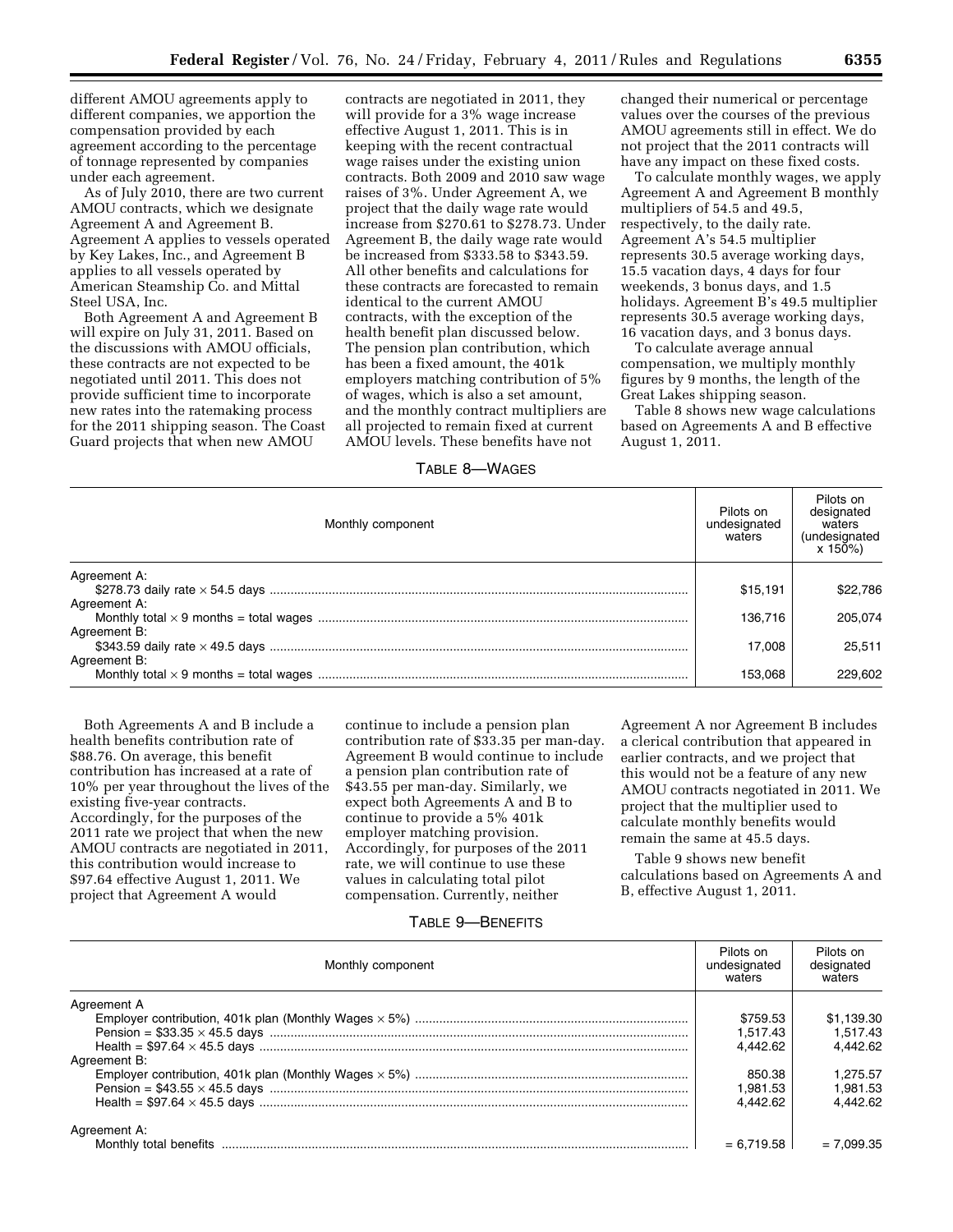## TABLE 9—BENEFITS—Continued

| Monthly component            | Pilots on<br>undesignated<br>waters | Pilots on<br>designated<br>waters |
|------------------------------|-------------------------------------|-----------------------------------|
| Agreement A:<br>Agreement B: | $= 60.476$                          | $= 63.894$                        |
| Agreement B:                 | $= 7.274.52$                        | $= 7.699.71$                      |
|                              | $= 65.471$                          | $= 69.297$                        |

# TABLE 10—TOTAL WAGES AND BENEFITS

| Pilots on<br>undesignated<br>waters | Pilots on<br>designated<br>waters |
|-------------------------------------|-----------------------------------|
| \$136.716                           | \$205.074                         |
| $+60.476$                           | $+63.894$                         |
| $= 197.192$                         | $= 268.968$                       |
| 153.068                             | 229.602                           |
| $+65.471$                           | $+69.297$                         |
| $= 218.539$                         | $= 298.900$                       |

Table 11 shows that approximately one third of U.S. Great Lakes shipping deadweight tonnage operates under

Agreement A, with the remaining two thirds operating under Agreement B.

## TABLE 11—DEADWEIGHT TONNAGE BY AMOU AGREEMENT

| Companv | Agreement A                                        | Agreement B                                            |
|---------|----------------------------------------------------|--------------------------------------------------------|
|         |                                                    | 815,600<br>38.826                                      |
|         | 361.385                                            |                                                        |
|         | 361.385<br>361.385<br>$+1.215.811$<br>$= 29.7238%$ | 854.426<br>854.426<br>$\div$ 1.215.811<br>$= 70.2762%$ |

Table 12 applies the percentage of tonnage represented by each agreement

to the wages and benefits provided by each agreement, to determine the

projected target rate of compensation on a tonnage-weighted basis.

| TABLE 12—PROJECTED TARGET RATE OF COMPENSATION, WEIGHTED |  |  |  |
|----------------------------------------------------------|--|--|--|
|----------------------------------------------------------|--|--|--|

|              | Undesignated<br>waters                                    | Designated<br>waters                                        |
|--------------|-----------------------------------------------------------|-------------------------------------------------------------|
| Agreement A: | \$197.192<br>$\times$ 29.7238%<br>$=$ \$58.613            | \$268.968<br>$\times$ 29.7238%<br>$= $79.948$               |
| Agreement B: | \$218,539<br>$\times$ 70.2762%                            | \$298.900<br>$\times$ 70.2762%                              |
|              | $=$ \$153.581<br>\$58,613<br>+ \$153.581<br>$=$ \$212.194 | $=$ \$210.055<br>\$79.948<br>$+$ \$210,055<br>$=$ \$290,003 |

*(b) Determine number of pilots needed.* Subject to adjustment by the Coast Guard Director of Great Lakes Pilotage to ensure uninterrupted service, we determine the number of pilots needed for ratemaking purposes in each

area by dividing each area's projected bridge hours, either by 1,000 (designated waters) or by 1,800 (undesignated waters).

Bridge hours are the number of hours a pilot is aboard a vessel providing

pilotage service. Projected bridge hours are based on the vessel traffic that pilots are expected to serve. Based on historical data and information provided by pilots and industry, we project that vessel traffic in the 2011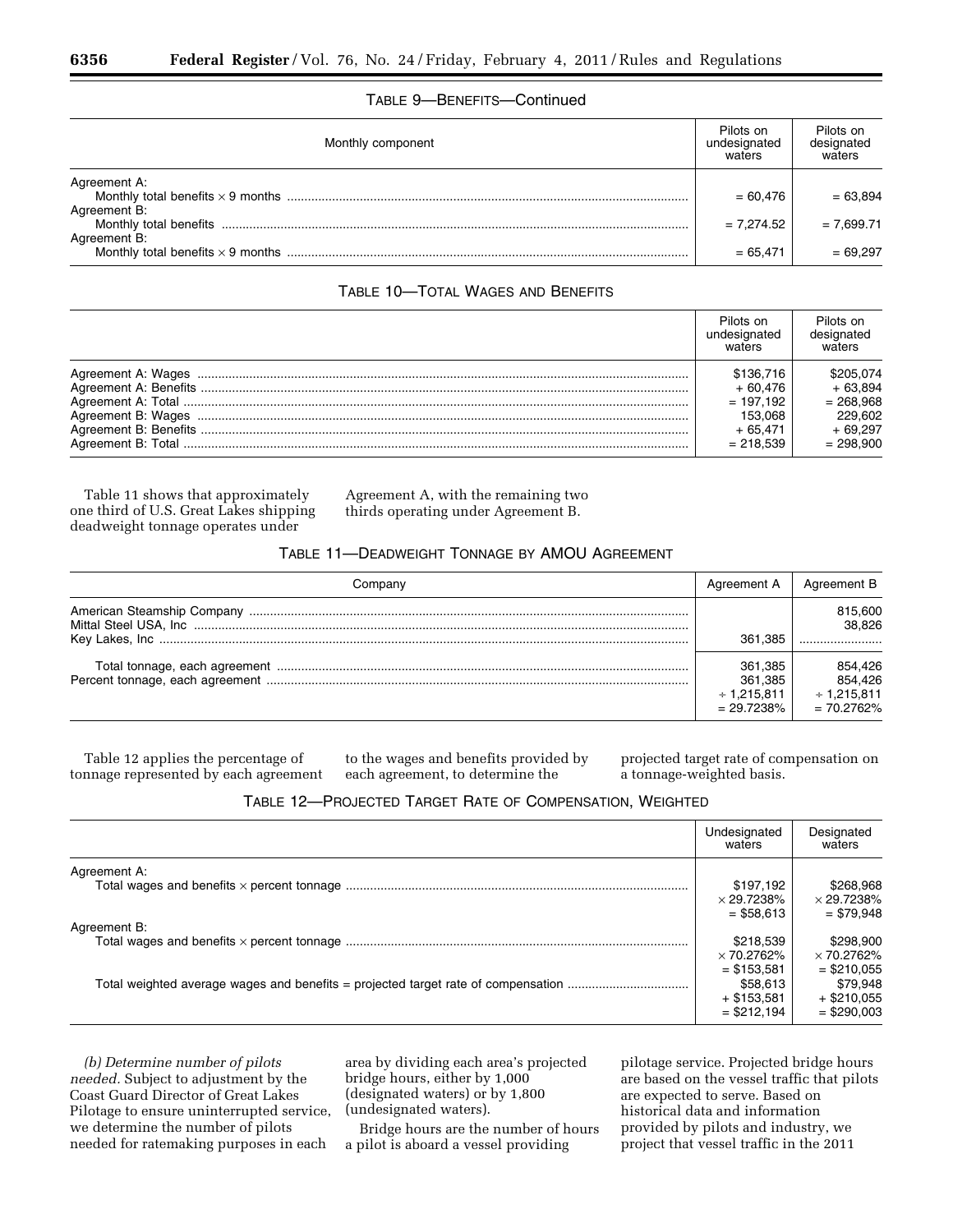navigation season in Districts 1 and 2 would remain unchanged from the 2010 projections noted in Table 13 of the 2010 final rule. In District 3, in both Areas 6 and 8, decreasing bridge hours require the removal of two unused authorizations for pilots, one for each Area. There are no pilots currently in either of these slots and no jobs are being lost as a result of this action. The removal of these two pilot billets merely attempts to mitigate a significant downward trend across the undesignated waters of District 3. The bridge hours for the designated waters of Area 7, like Districts 1 and 2, would remain unchanged from the 2010 projections.

Table 13, below, shows the projected bridge hours needed for each area, and the total number of pilots needed for ratemaking purposes after dividing

## TABLE 13—NUMBER OF PILOTS NEEDED

those figures either by 1,000 or 1,800. As we have done since the 2008 ratemaking, and for the reasons described in detail in the 2008 final rule (74 FR 220, 221–22, Jan. 5, 2009), we rounded up to the next whole pilot except in Area 2 where we rounded up from 3.14 to 5, and in Area 4 where we rounded down from 4.07 to 4.

| Pilotage area | Projected<br>2011 bridge<br>hours | Divided by<br>1.000<br>(designated<br>waters) or<br>1,800<br>(undesignated<br>waters) | Pilots needed<br>$(total = 40)$ |
|---------------|-----------------------------------|---------------------------------------------------------------------------------------|---------------------------------|
| Area 1        | 5,203                             | 1.000                                                                                 | 6                               |
| Area 2        | 5,650                             | 1.800                                                                                 | 5                               |
| Area 4        | 7,320                             | 1,800                                                                                 |                                 |
| Area 5        | 5,097                             | 1.000                                                                                 | 6                               |
| Area 6        | 11,606                            | 1.800                                                                                 |                                 |
| Area 7        | 3,259                             | 1.000                                                                                 |                                 |
| Area 8        | 9,830                             | 800. ا                                                                                | 6                               |

*(c) Determine the projected target pilot compensation for each area.* The projection of new total target pilot compensation is determined separately for each pilotage Area by multiplying the number of pilots needed in each Area (*see* Table 13) by the projected target rate of compensation (*see* Table

TABLE 14—PROJECTED TARGET PILOT COMPENSATION

12) for pilots working in that Area. Table 14 shows this calculation.

| Pilotage area | Pilots needed<br>(Total = 38) | Multiplied by<br>target rate of<br>compensation | Projected<br>target pilot<br>compensation |
|---------------|-------------------------------|-------------------------------------------------|-------------------------------------------|
| Area          |                               | $\times$ \$290.003                              | \$1,740,018                               |
| Area 2        | 5                             | $\times$ 212.194                                | .060.970                                  |
| Area 4        | 4                             | $\times$ 212.194                                | 848.776                                   |
| Area 5        | 6                             | $\times$ 290.003                                | .740.018                                  |
| Area 6        |                               | $\times$ 212.194                                | .485,357                                  |
| Area 7        |                               | $\times$ 290.003                                | 1.160.012                                 |
| Area 8        | 6                             | $\times$ 212.194                                | .273.164                                  |

*Step 4: Increase the projected pilot compensation in Step 3 by the expense multiplier in Step 2.* This step yields a

projected increase in operating costs necessary to support the increased

projected pilot compensation. Table 15 shows this calculation.

| TABLE 15—PROJECTED OPERATING EXPENSE |  |  |
|--------------------------------------|--|--|
|                                      |  |  |

| Pilotage area                                | Projected                                                                           | Multiplied by                                                                                                                            | Projected                                                                                               |
|----------------------------------------------|-------------------------------------------------------------------------------------|------------------------------------------------------------------------------------------------------------------------------------------|---------------------------------------------------------------------------------------------------------|
|                                              | target pilot                                                                        | expense                                                                                                                                  | operating                                                                                               |
|                                              | compensation                                                                        | multiplier                                                                                                                               | expense                                                                                                 |
| Area<br>Area 2<br>Area 4<br>Area 7<br>Area 8 | \$1,740,018<br>.060.970<br>848.776<br>.740.018<br>.485.357<br>1.160.012<br>.273.164 | $\times$ 0.35182<br>$\times$ 0.59575<br>$\times$ 0.69619<br>$\times$ 0.52606<br>$\times$ 0.55921<br>$\times$ 0.39457<br>$\times$ 0.49867 | $=$ \$612.171<br>$= 632.069$<br>$= 590.909$<br>$= 915,350$<br>$= 830.633$<br>$= 457,708$<br>$= 634.883$ |

*Step 5: Adjust the result in Step 4, as required, for inflation or deflation, and*  *calculate projected total economic cost.*  Based on data from the U.S. Department

of Labor's Bureau of Labor Statistics available at *<http://www.bls.gov/>*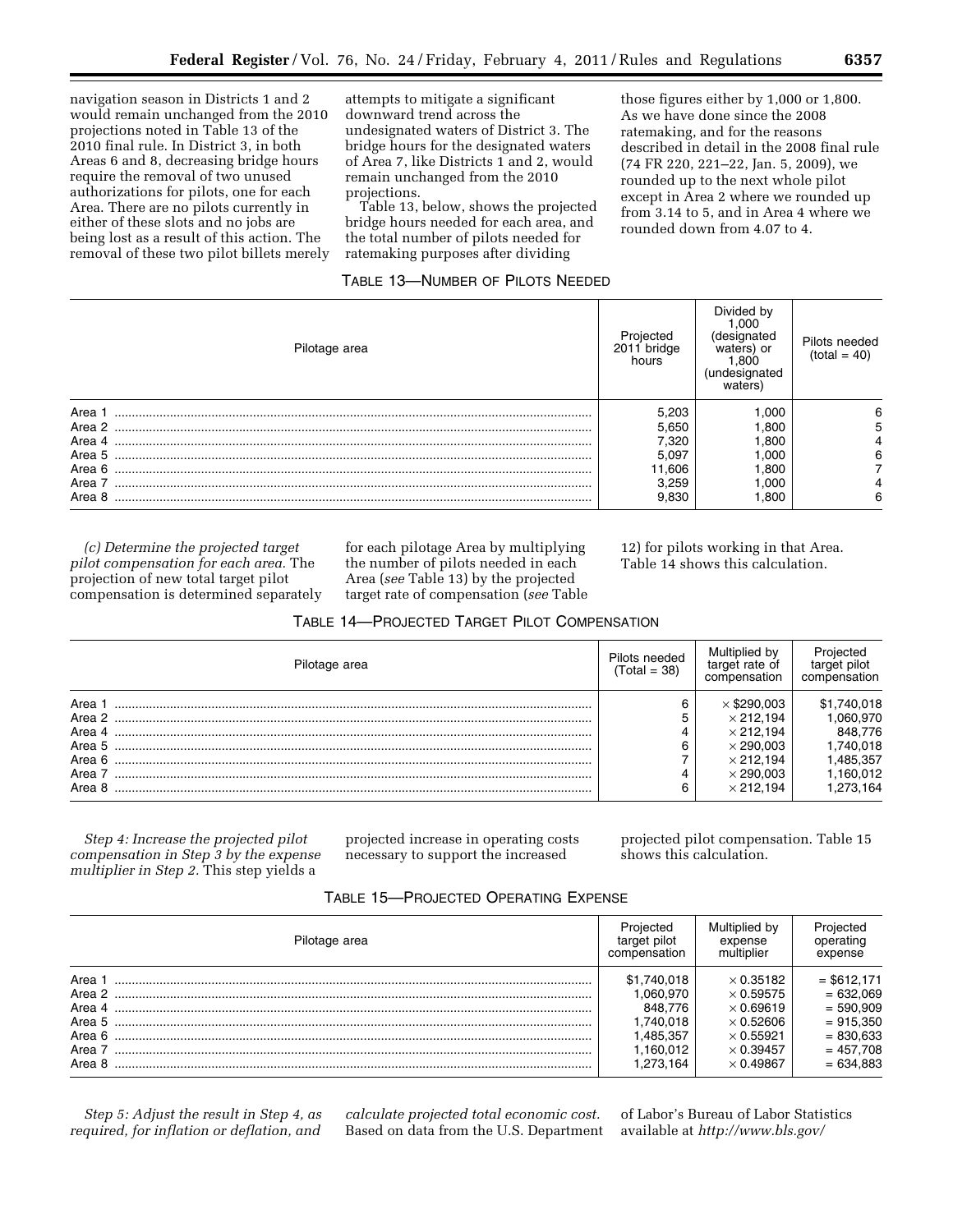*xg*\_*shells/ro5xg01.htm,* we have multiplied the results in Step 4 by a 0.994 deflation factor, reflecting an

average deflation rate of 0.6% between 2008 and 2009, the latest years for which data are available. Table 16

shows this calculation and the projected total economic cost.

| Pilotage area | A. Projected<br>operating<br>expense | B. Increase,<br>multiplied by<br>deflation factor<br>$(= A \times 0.994)$ | C. Projected<br>target pilot<br>compensation | D. Projected<br>total economic<br>$cost (= B+C)$ |
|---------------|--------------------------------------|---------------------------------------------------------------------------|----------------------------------------------|--------------------------------------------------|
| Area 1        | \$612.171                            | \$608.498                                                                 | \$1,740,018                                  | \$2,348,516                                      |
|               | 632.069                              | 628.277                                                                   | 1.060.970                                    | 1,689,246                                        |
|               | 590.909                              | 587.364                                                                   | 848.776                                      | 1.436.140                                        |
|               | 915.350                              | 909.858                                                                   | 1.740.018                                    | 2,649,876                                        |
|               | 830.633                              | 825.649                                                                   | 1.485.357                                    | 2,311,006                                        |
|               | 457.708                              | 454.962                                                                   | 1.160.012                                    | 1,614,974                                        |
| Area 8        | 634.883                              | 631.074                                                                   | 1.273.164                                    | 1.904.237                                        |

*Step 6: Divide the result in Step 5 by projected bridge hours to determine* 

## *total unit costs.* Table 17 shows this calculation.

# TABLE 17—TOTAL UNIT COSTS

| Pilotage area                                                    | A. Projected<br>total economic<br>cost                                                   | <b>B.</b> Projected<br>2011 bridge<br>hours                 | Prospective<br>(total)<br>unit costs<br>(A divided by<br>в           |
|------------------------------------------------------------------|------------------------------------------------------------------------------------------|-------------------------------------------------------------|----------------------------------------------------------------------|
| Area<br>Area 2<br>Area 4<br>Area 5<br>Area 6<br>Area 7<br>Area 8 | \$2,348,516<br>1.689,246<br>1.436.140<br>2.649.876<br>2,311,006<br>1.614.974<br>.904.237 | 5.203<br>5.650<br>7,320<br>5.097<br>1.606<br>3.259<br>9.830 | \$451.38<br>298.98<br>196.19<br>519.89<br>199.12<br>495.54<br>193.72 |

*Step 7: Divide prospective unit costs (total unit costs) in Step 6 by the base period unit costs in Step 1.* Table 18

shows this calculation, which expresses the percentage change between the total unit costs and the base unit costs. The

results, for each Area, are identical with the percentage increases listed in Table 1.

| TABLE 18-PERCENTAGE CHANGE IN UNIT COSTS |  |  |  |
|------------------------------------------|--|--|--|
|------------------------------------------|--|--|--|

| Pilotage area | A. Prospective<br>unit costs | B. Base period<br>unit costs | C. Percentage<br>change from<br>base<br>(A divided by<br>B: result ex-<br>pressed as<br>percentage) |
|---------------|------------------------------|------------------------------|-----------------------------------------------------------------------------------------------------|
| Area 1        | \$451.38                     | \$435.81                     | 3.57                                                                                                |
| Area 2        | 298.98                       | 288.12                       | 3.77                                                                                                |
| Area 4        | 196.19                       | 189.11                       | 3.75                                                                                                |
| Area 5        | 519.89                       | 502.22                       | 3.52                                                                                                |
| Area 6        | 199.12                       | 189.84                       | 4.89                                                                                                |
| Area 7        | 495.54                       | 478.52                       | 3.56                                                                                                |
| Area 8        | 193.72                       | 184.04                       | 5.26                                                                                                |

We use the percentage change between the prospective overall unit cost and the base overall unit cost to adjust rates for cancellation, delay, or interruption in rendering services (46 CFR 401.420) and basic rates and

charges for carrying a U.S. pilot beyond the normal change point or for boarding at other than the normal boarding point (46 CFR 401.428). This calculation is derived from the Appendix C ratemaking methodology found at 46

CFR 404.10 and differs from the area rate calculation by using total costs and total bridge hours for all areas. Tables 19 through 21 show this calculation.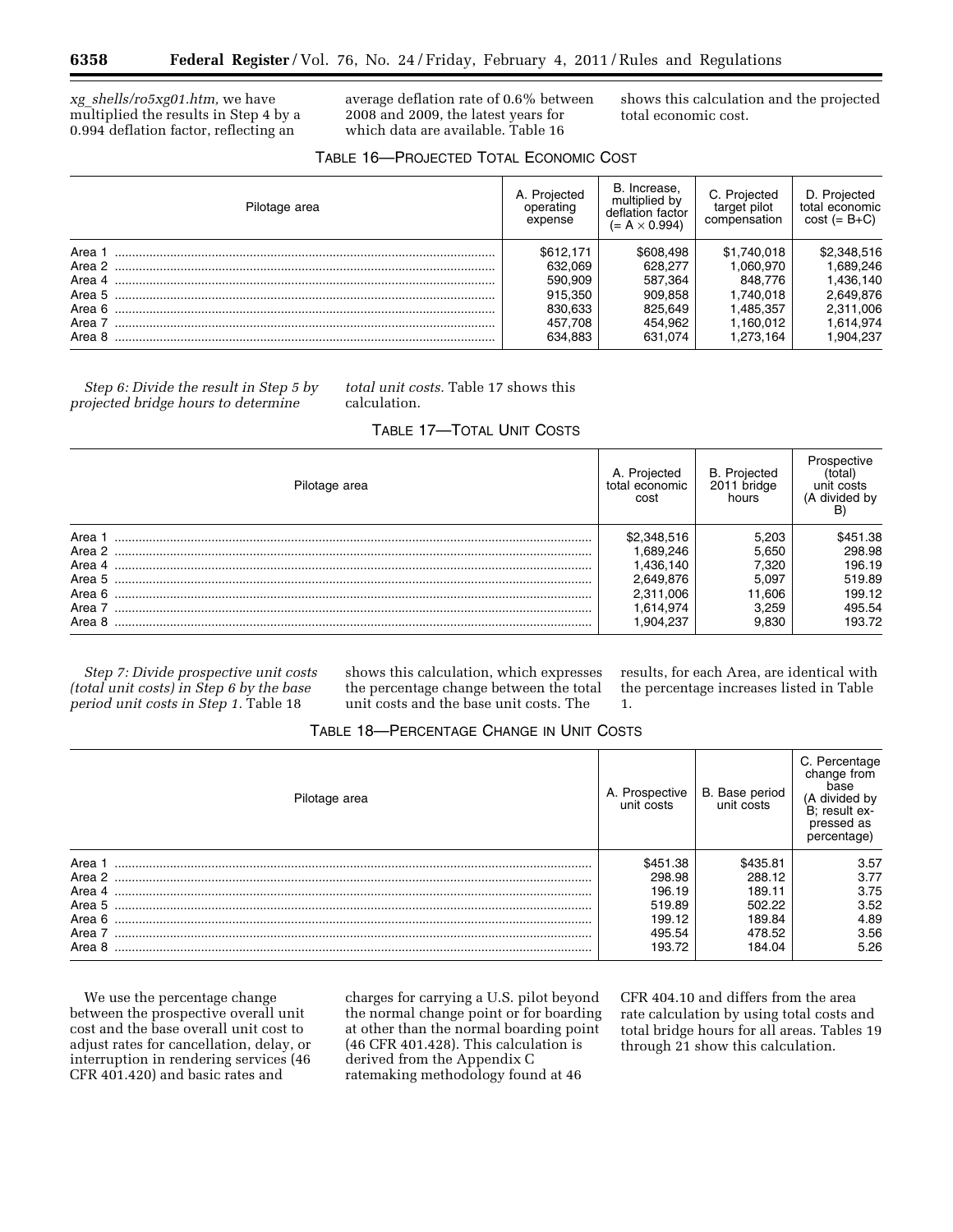# TABLE 19—CALCULATION OF BASE PERIOD OVERALL UNIT COST

|                  | A. Base period  <br>(2010) overall<br>total economic<br>costs | B. Base period<br>$(2010)$ overall<br>bridge hours | C. Base period<br>(2010) overall<br>unit cost<br>(A divided by<br>B, |
|------------------|---------------------------------------------------------------|----------------------------------------------------|----------------------------------------------------------------------|
| Sum of all Areas | \$14,084,230                                                  | 51,565                                             | \$273.14                                                             |

# TABLE 20—CALCULATION OF PROJECTED PERIOD OVERALL UNIT COST

|                  | A. Projected<br>period (2011)<br>overall total<br>economic<br>costs | <b>B.</b> Projected<br>period (2011)<br>overall bridge<br>hours | C. Base period<br>(2011) overall<br>unit cost<br>(A divided by<br>B |
|------------------|---------------------------------------------------------------------|-----------------------------------------------------------------|---------------------------------------------------------------------|
| Sum of all Areas | \$13,953,996                                                        | 47,965                                                          | \$290.92                                                            |

# TABLE 21—PERCENTAGE CHANGE IN OVERALL PROSPECTIVE UNIT COSTS/BASE UNIT COST

|                  | A. Prospective<br>overall unit<br>cost | B. Base period<br>overall unit<br>cost | C. Percentage<br>change from<br>overall base<br>unit cost<br>(A divided by |
|------------------|----------------------------------------|----------------------------------------|----------------------------------------------------------------------------|
| Across all Areas | \$290.92                               | 273.14                                 | 6.51%                                                                      |

*Step 8: Adjust the base period rates by the percentage change in unit costs in Step 7.* Table 22 shows this calculation.

# TABLE 22—BASE PERIOD RATES ADJUSTED BY PERCENTAGE CHANGE IN UNIT COSTS \*

| Pilotage area                                                                                                                                                                                                                                                                                                  | A. Base period rate             | B. Percentage change<br>in unit costs<br>(Multiplying factor) | C. Increase in base rate<br>$(A \times B\%)$ | D. Adjusted rate<br>$(A + C,$ rounded to<br>nearest dollar)                                        |
|----------------------------------------------------------------------------------------------------------------------------------------------------------------------------------------------------------------------------------------------------------------------------------------------------------------|---------------------------------|---------------------------------------------------------------|----------------------------------------------|----------------------------------------------------------------------------------------------------|
| Area 1:<br>-Each lock transited<br>-Harbor movage<br>-Minimum basic rate, St. Law-<br>rence River.<br>-Maximum rate, through trip<br>Area 2:<br>-6-hr. period<br>-Docking or undocking<br>Area 4:<br>-Docking or undocking                                                                                     | \$17.73/km, \$31.38/mi<br>\$762 | 3.57(1.0357)<br>3.77(1.0377)<br>3.75(1.0375)                  | $$0.63/km, $1.12/mi$                         | \$18.36/km, \$32.50/mi<br>\$407<br>\$1,333<br>\$889<br>\$3,901<br>\$893<br>\$852<br>\$791<br>\$609 |
| -Any point on Niagara River<br>below Black Rock Lock.<br>Area 5 between any point on or in:<br>-Toledo or any point on Lake<br>Erie W. of Southeast Shoal.<br>-Toledo or any point on Lake<br>Erie W. of Southeast Shoal &<br>Southeast Shoal.<br>-Toledo or any point on Lake<br>Erie W. of Southeast Shoal & |                                 | 3.52(1.0352)                                                  |                                              | \$1,554<br>\$1.412<br>\$2,389<br>\$3.102                                                           |
| Detroit River.<br>-Toledo or any point on Lake<br>Erie W. of Southeast Shoal &<br>Detroit Pilot Boat.<br>-Port Huron Change Point &<br>Southeast Shoal (when pilots<br>are not changed at the Detroit<br>Pilot Boat).                                                                                          |                                 |                                                               |                                              | \$2,389<br>\$4.162                                                                                 |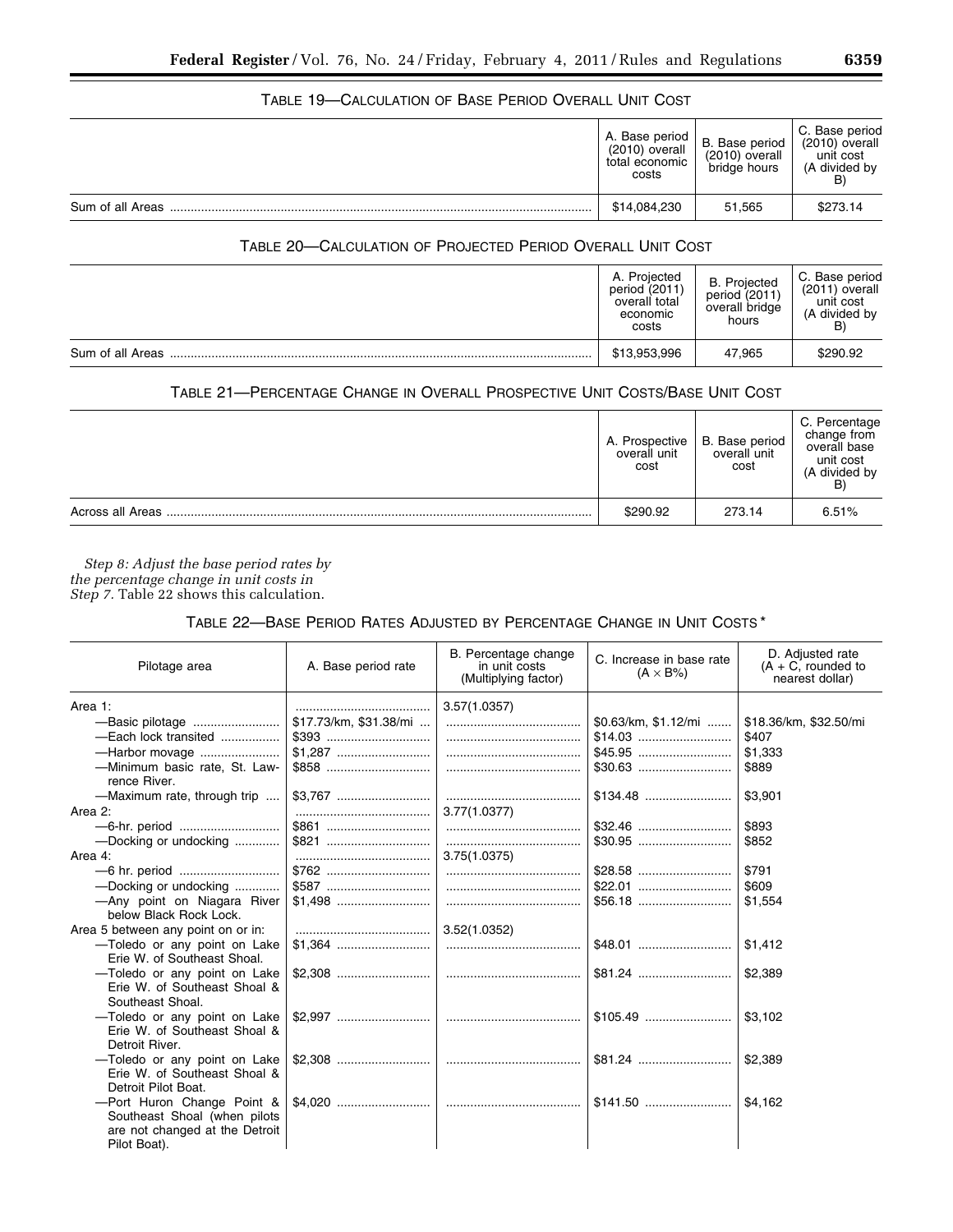| Pilotage area                                                                                          | A. Base period rate | B. Percentage change<br>in unit costs<br>(Multiplying factor) | C. Increase in base rate<br>$(A \times B\%)$ | D. Adjusted rate<br>$(A + C,$ rounded to<br>nearest dollar) |
|--------------------------------------------------------------------------------------------------------|---------------------|---------------------------------------------------------------|----------------------------------------------|-------------------------------------------------------------|
| -Port Huron Change Point &<br>Toledo or any point on Lake<br>Erie W. of Southeast Shoal                |                     |                                                               | $$163.93$                                    | \$4,821                                                     |
| (when pilots are not changed<br>at the Detroit Pilot Boat).                                            |                     |                                                               |                                              |                                                             |
| -Port Huron Change Point &<br>Detroit River.                                                           |                     |                                                               |                                              | \$3,126                                                     |
| -Port Huron Change Point &<br>Detroit Pilot Boat.                                                      |                     |                                                               |                                              | \$2,432                                                     |
| -Port Huron Change Point &<br>St. Clair River.                                                         |                     |                                                               |                                              | \$1,729                                                     |
| -St. Clair River<br>-St. Clair River & Southeast                                                       |                     |                                                               |                                              | \$1,412<br>\$4,162                                          |
| Shoal (when pilots are not<br>changed at the Detroit Pilot<br>Boat).                                   |                     |                                                               |                                              |                                                             |
| -St. Clair River & Detroit River/<br>Detroit Pilot Boat.                                               |                     |                                                               |                                              | \$3,126                                                     |
| -Detroit, Windsor, or Detroit<br>River.                                                                |                     |                                                               |                                              | \$1,412                                                     |
| -Detroit, Windsor, or Detroit<br>River & Southeast Shoal.                                              |                     |                                                               |                                              | \$2,389                                                     |
| -Detroit, Windsor, or Detroit<br>River & Toledo or any point<br>on Lake Erie W. of Southeast<br>Shoal. |                     |                                                               |                                              | \$3,102                                                     |
| -Detroit, Windsor, or Detroit<br>River & St. Clair River.                                              |                     |                                                               |                                              | \$3,126                                                     |
| -Detroit Pilot Boat & Southeast<br>Shoal.                                                              |                     |                                                               |                                              | \$1,729                                                     |
| -Detroit Pilot Boat & Toledo or<br>any point on Lake Erie W. of<br>Southeast Shoal.                    |                     |                                                               |                                              | \$2,389                                                     |
| -Detroit Pilot Boat & St. Clair<br>River.                                                              |                     |                                                               |                                              | \$3,126                                                     |
| Area 6:                                                                                                |                     | 4.89(1.0489)                                                  |                                              |                                                             |
|                                                                                                        |                     |                                                               |                                              | \$688                                                       |
| -Docking or undocking<br>Area 7 between any point on or in:                                            |                     | 3.56(1.0356)                                                  |                                              | \$653                                                       |
| -Gros Cap & De Tour                                                                                    |                     |                                                               | \$91.10                                      | \$2,650                                                     |
| -Algoma Steel Corp. Wharf,<br>Sault Ste. Marie, Ont. & De                                              |                     |                                                               |                                              | \$2,650                                                     |
| Tour.<br>-Algoma Steel Corp. Wharf,<br>Sault Ste. Marie, Ont. & Gros                                   |                     |                                                               |                                              | \$998                                                       |
| Cap.<br>-Any point in Sault Ste. Marie,<br>Ont., except the Algoma Steel                               |                     |                                                               | \$76.36                                      | \$2,221                                                     |
| Corp. Wharf & De Tour.<br>-Any point in Sault Ste. Marie,<br>Ont., except the Algoma Steel             |                     |                                                               |                                              | \$998                                                       |
| Corp. Wharf & Gros Cap.<br>-Sault Ste. Marie, MI & De                                                  |                     |                                                               |                                              | \$2,221                                                     |
| Tour.<br>-Sault Ste. Marie, MI & Gros<br>Cap.                                                          | \$964               |                                                               |                                              | \$998                                                       |
| -Harbor movage                                                                                         |                     |                                                               |                                              | \$998                                                       |
| Area 8:                                                                                                |                     | 5.26(1.0526)                                                  |                                              |                                                             |
| -Docking or undocking                                                                                  |                     |                                                               |                                              | \$608<br>\$578                                              |
|                                                                                                        |                     |                                                               |                                              |                                                             |

# TABLE 22—BASE PERIOD RATES ADJUSTED BY PERCENTAGE CHANGE IN UNIT COSTS \*—Continued

\* Rates for "Cancellation, delay or interruption in rendering services (§401.420)" and "Basic Rates and charges for carrying a U.S. pilot beyond<br>-the normal change point, or for boarding at other than the normal boarding p creased by 6.51% across all areas (*see* Table 21).

# **VII. Regulatory Analyses**

We developed this rule after considering numerous statutes and

executive orders related to rulemaking. Below, we summarize our analyses

based on 13 of these statutes or executive orders.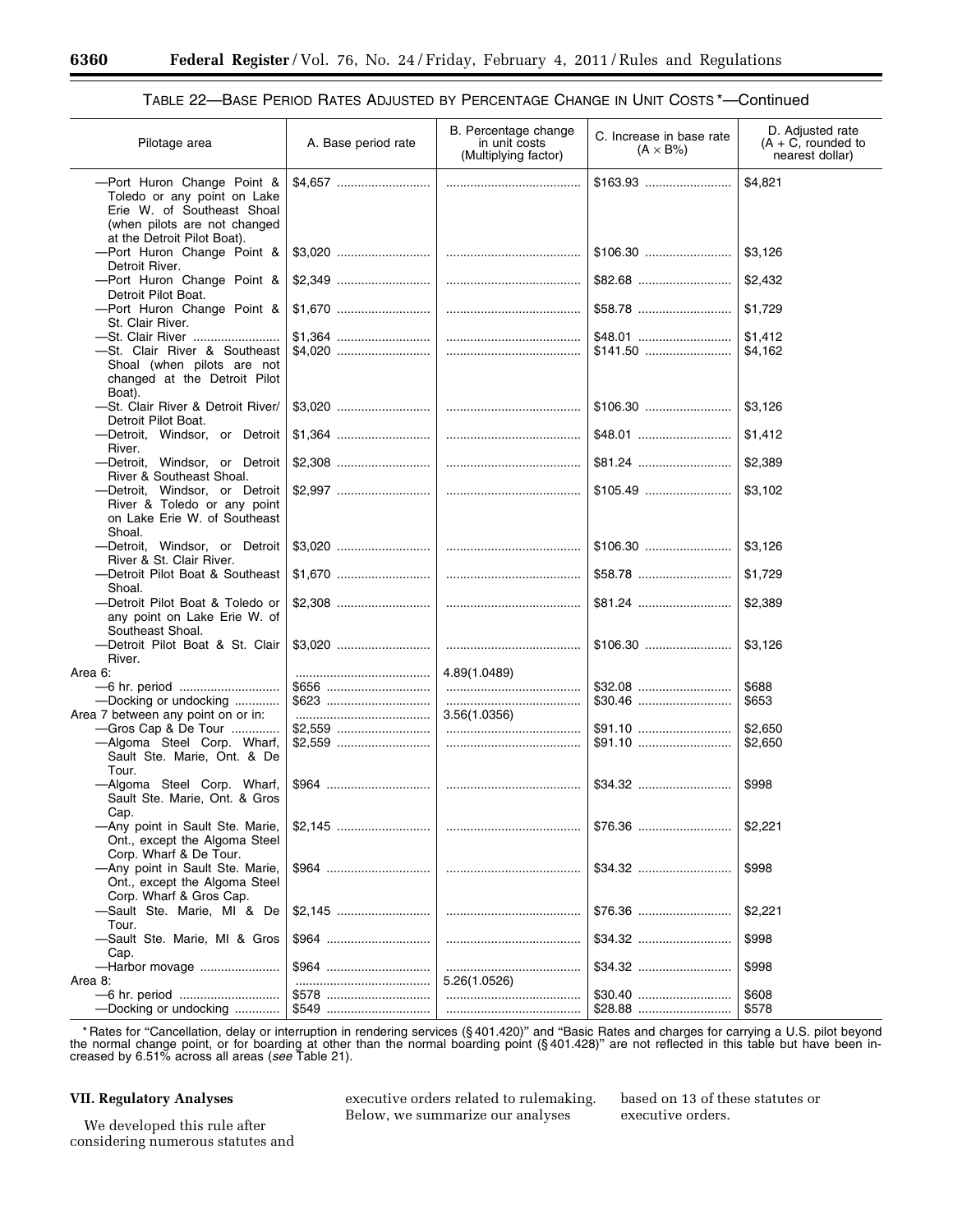## *A. Regulatory Planning and Review*

This rule is not a significant regulatory action under section 3(f) of Executive Order 12866, Regulatory Planning and Review, and does not require an assessment of potential costs and benefits under section 6(a)(3) of that Order. The Office of Management and Budget has not reviewed it under that Order.

We received no comments that would alter our assessment of impacts in the NPRM. We have found no additional data or information that would change our assessment of the impacts in the NPRM. We have adopted the analysis in the NPRM for this rule as final. A summary of the analysis follows:

The Coast Guard is required to conduct an annual review of pilotage rates on the Great Lakes and, if necessary, adjust these rates to align compensation levels between Great Lakes pilots and industry. *See* the ''Background'' section for a detailed explanation of the legal authority and requirements for the Coast Guard to conduct an annual review and provide possible adjustments of pilotage rates on the Great Lakes. Based on our annual review, we are adjusting the pilotage rates for the 2011 shipping season to generate sufficient revenue to cover allowable expenses, target pilot

compensation, and returns on investment.

This final rule will implement rate adjustments for the Great Lakes system over the current rates adjusted in the 2010 final rule that was published on February 23, 2010 (75 FR 7958) and took effect on August 1, 2010. These adjustments to Great Lakes pilotage rates meet the requirements set forth in 46 CFR part 404 for similar compensation levels between Great Lakes pilots and industry. They also include adjustments for deflation and projected changes in association expenses to maintain these compensation levels. *See* ''B. Calculating the Rate Adjustment'' for details on these adjustments.

In general, we expect an increase in pilotage rates for a certain area to result in additional costs for shippers using pilotage services in that area, while a decrease would result in a cost reduction or savings for shippers in that area. The shippers affected by these rate adjustments are those owners and operators of domestic vessels operating on register (employed in the foreign trade) and owners and operators of foreign vessels on a route within the Great Lakes system. These owners and operators must have pilots or pilotage service as required by 46 U.S.C. 9302.

In the NPRM, we estimated the average annual number of vessels affected by the rate adjustment to be about 208 vessels. These vessels entered the Great Lakes by transiting through or in part of at least one of the pilotage areas before leaving the Great Lakes system. These vessels often make more than one distinct stop, docking, loading, and unloading at facilities in Great Lakes ports. Of the total trips by the 208 vessels, there were an estimated 923 annual U.S. port arrivals before the vessels left the Great Lakes system, based on findings in the NPRM.

The impact of the rate adjustment to shippers is estimated from pilotage revenues. These revenues represent the costs that shippers must pay for pilotage services. The Coast Guard sets rates so that revenues equal the estimated costs of pilotage.

We estimate the additional impact (costs or savings) of the rate adjustment in this final rule to be the difference between the projected total economic cost needed to cover costs based on the 2010 rate adjustment and the projected total economic cost needed to cover costs in this final rule for 2011. Table 23 details additional costs or savings by area.

### TABLE 23—ADDITIONAL IMPACT OF THE FINAL RULE BY AREA

[\$U.S.; non-discounted]

|                                                                    | Projected total                                                                         | Change in                                                         | Projected total                                                                           | Additional cost                                                            |
|--------------------------------------------------------------------|-----------------------------------------------------------------------------------------|-------------------------------------------------------------------|-------------------------------------------------------------------------------------------|----------------------------------------------------------------------------|
|                                                                    | economic                                                                                | projected                                                         | economic                                                                                  | or savings of                                                              |
|                                                                    | costs in 2010                                                                           | expenses                                                          | costs in $2011*$                                                                          | this rule                                                                  |
| Area 1<br>Area 2<br>Area 4<br>Area 5<br>Area 6<br>Area 7<br>Area 8 | \$2,267,537<br>1,627,853<br>.384.253<br>2.559.805<br>2,544,935<br>.559.501<br>2,140,345 | .0357<br>1.0377<br>1.0375<br>1.0352<br>0.9081<br>1.0356<br>0.8897 | \$2,348,516<br>1.689.246<br>1.436.140<br>2.649.876<br>2,311,006<br>1.614.974<br>1,904,237 | \$80.979<br>61,393<br>51.887<br>90.071<br>(233,929)<br>55.473<br>(236,108) |

#### **Notes to Table 23:**

\* The derivation of these values is detailed in Table 16.

Some values may not total due to rounding. See ''B. Calculating the Rate Adjustment'' for further details on the rate adjustment methodology.

''Additional Cost or Savings of this Rule'' = ''Projected Total Economic Cost in 2011'' minus ''Projected Total Economic Cost in 2010.''

After applying the rate change in this final rule, the resulting difference between the projected total economic cost in 2010 and the projected total economic cost in 2011 is the annual impact to shippers from this rule. This figure would be equivalent to the total additional payments or savings that shippers would incur for pilotage services from this final rule. As discussed earlier, we consider a reduction in payments to be a cost savings.

The impact of the rate adjustment in this final rule to shippers varies by area. The annual costs of the rate adjustments range from \$51,887 to \$90,071 for most affected areas. However, Areas 6 and 8 would experience annual cost savings of approximately \$234,000 and \$236,000, respectively. The annual savings is due to a projected decrease in the number of billeted pilots in Areas 6 and 8 from 2010 to 2011. This decrease in the number of pilots would reduce the projected revenue needed to cover costs of pilotage services in Areas 6 and 8.

This rate adjustment would result in a savings for Areas 6 and 8 that would outweigh the combined costs of the other areas. We measure the impact of this rule by examining the changes in costs to shippers for pilotage services. With savings in Areas 6 and 8 exceeding the combined costs in other areas, the net impact of this rule would be a cost savings for pilotage services in the Great Lakes system. The overall impact of the final rule would be a cost savings to shippers of about \$130,000 if we sum across all affected areas.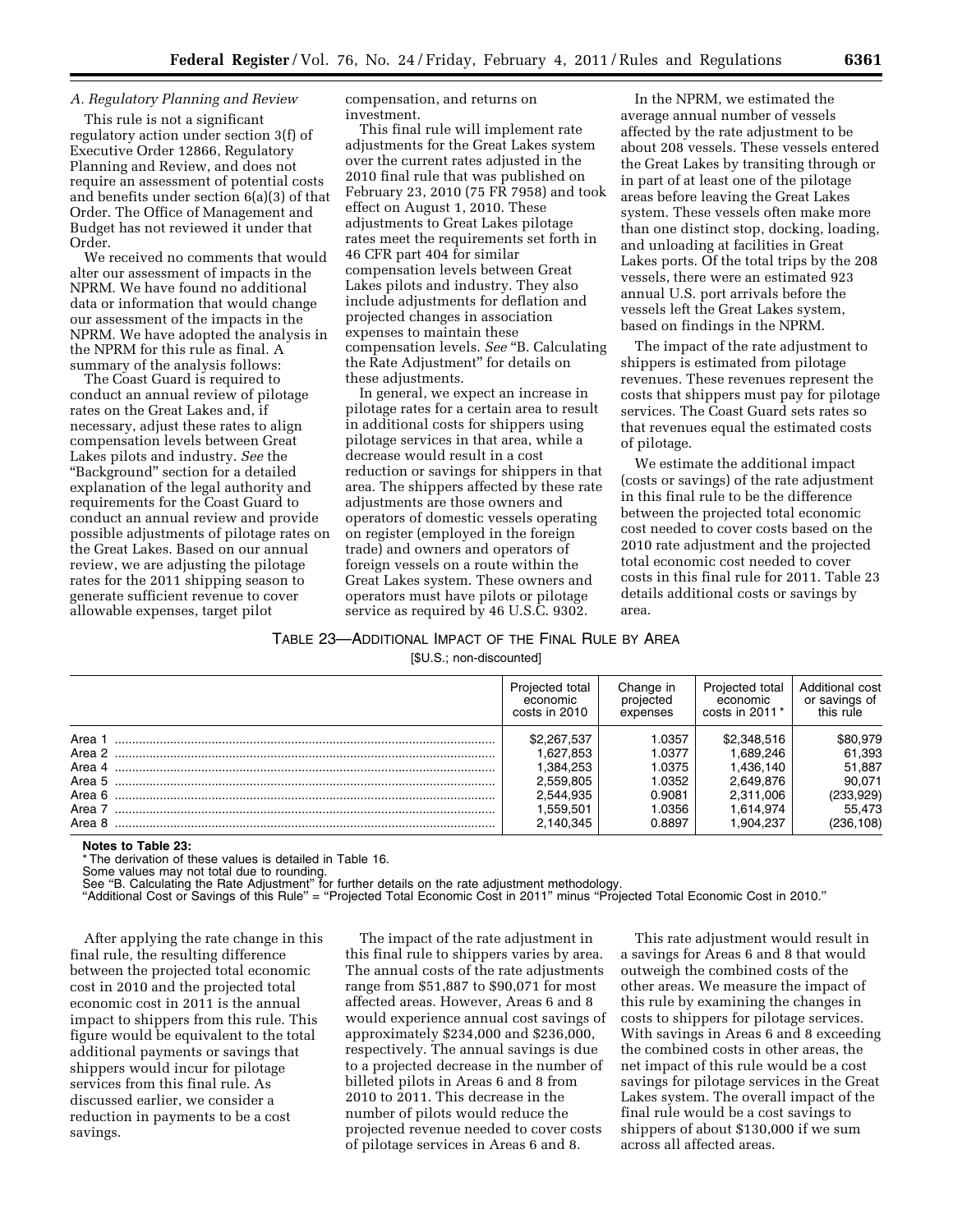### *B. Small Entities*

Under the Regulatory Flexibility Act (5 U.S.C. 601–612), we have considered whether this rule would have a significant economic impact on a substantial number of small entities. The term "small entities" comprises small businesses, not-for-profit organizations that are independently owned and operated and are not dominant in their fields, and governmental jurisdictions with populations of less than 50,000.

In the NPRM, we certified under 5 U.S.C. 605(b) that the proposed rule would not have a significant economic impact on a substantial number of small entities. We received no public comments that would alter our certification in the NPRM. We have found no additional data or information that would change our findings in the NPRM. We have adopted the certification in the NPRM for this final rule. *See* the ''Small Entities'' section of the NPRM for additional details. A summary of the NPRM analysis follows.

We found entities affected by the rule to be classified under the North American Industry Classification System (NAICS) code subsector 483– Water Transportation, which includes one or all of the following 6-digit NAICS codes for freight transportation: 483111– Deep Sea Freight Transportation, 483113–Coastal and Great Lakes Freight Transportation, and 483211–Inland Water Freight Transportation. According to the Small Business Administration's definition, a U.S. company with these NAICS codes and employing less than 500 employees is considered a small entity.

In the NPRM, we found that large, mostly foreign-owned, shipping conglomerates or their subsidiaries owned or operated all vessels engaged in foreign trade on the Great Lakes. We assume that new industry entrants will be comparable in ownership and size to these shippers.

There are three U.S. entities affected by the rule that receive revenue from pilotage services. These are the three pilot associations that provide and manage pilotage services within the Great Lakes districts. Two of the associations operate as partnerships and one operates as a corporation. These associations are classified with the same NAICS industry classification and small entity size standards described above, but they have far fewer than 500 employees: approximately 65 total employees combined. We expect no adverse impact to these entities from this final rule since all associations receive enough revenue to balance the

projected expenses associated with the projected number of bridge hours and pilots.

Therefore, the Coast Guard certifies under 5 U.S.C. 605(b) that this final rule will not have a significant economic impact on a substantial number of small entities.

## *C. Assistance for Small Entities*

Under section 213(a) of the Small Business Regulatory Enforcement Fairness Act of 1996 (Pub. L. 104–121), we offered to assist small entities in understanding the rule so that they could better evaluate its effects on them and participate in the rulemaking. The Coast Guard will not retaliate against small entities that question or complain about this rule or any policy or action of the Coast Guard.

Small businesses may send comments on the actions of Federal employees who enforce, or otherwise determine compliance with, Federal regulations to the Small Business and Agriculture Regulatory Enforcement Ombudsman and the Regional Small Business Regulatory Fairness Boards. The Ombudsman evaluates these actions annually and rates each agency's responsiveness to small business. If you wish to comment on actions by employees of the Coast Guard, call 1– 888–REG–FAIR (1–888–734–3247).

#### *D. Collection of Information*

This rule calls for no new collection of information under the Paperwork Reduction Act of 1995 (44 U.S.C. 3501– 3520).

#### *E. Federalism*

A rule has implications for federalism under Executive Order 13132, Federalism, if it has a substantial direct effect on State or local governments and would either preempt State law or impose a substantial direct cost of compliance on them. We have analyzed this rule under that Order and have determined that it does not have implications for federalism because there are no similar State regulations and the States do not have the authority to regulate and adjust rates for pilotage services in the Great Lakes system.

### *F. Unfunded Mandates Reform Act*

The Unfunded Mandates Reform Act of 1995 (2 U.S.C. 1531–1538) requires Federal agencies to assess the effects of their discretionary regulatory actions. In particular, the Act addresses actions that may result in the expenditure by a State, local, or tribal government, in the aggregate, or by the private sector of \$100,000,000 (adjusted for inflation) or more in any one year. Though this rule

will not result in such an expenditure, we do discuss the effects of this rule elsewhere in this preamble.

## *G. Taking of Private Property*

This rule will not cause a taking of private property or otherwise have taking implications under Executive Order 12630, Governmental Actions and Interference with Constitutionally Protected Property Rights.

# *H. Civil Justice Reform*

This rule meets applicable standards in sections 3(a) and 3(b)(2) of Executive Order 12988, Civil Justice Reform, to minimize litigation, eliminate ambiguity, and reduce burden.

# *I. Protection of Children*

We have analyzed this rule under Executive Order 13045, Protection of Children from Environmental Health Risks and Safety Risks. This rule is not an economically significant rule and does not create an environmental risk to health or risk to safety that may disproportionately affect children.

## *J. Indian Tribal Governments*

This rule does not have tribal implications under Executive Order 13175, Consultation and Coordination with Indian Tribal Governments, because it does not have a substantial direct effect on one or more Indian tribes, on the relationship between the Federal Government and Indian tribes, or on the distribution of power and responsibilities between the Federal Government and Indian tribes.

### *K. Energy Effects*

We have analyzed this rule under Executive Order 13211, Actions Concerning Regulations That Significantly Affect Energy Supply, Distribution, or Use. We have determined that it is not a "significant energy action'' under that order because it is not a ''significant regulatory action'' under Executive Order 12866 and is not likely to have a significant adverse effect on the supply, distribution, or use of energy. The Administrator of the Office of Information and Regulatory Affairs has not designated it as a significant energy action. Therefore, it does not require a Statement of Energy Effects under Executive Order 13211.

### *L. Technical Standards*

The National Technology Transfer and Advancement Act (15 U.S.C. 272 note) directs agencies to use voluntary consensus standards in their regulatory activities unless the agency provides Congress, through the Office of Management and Budget, with an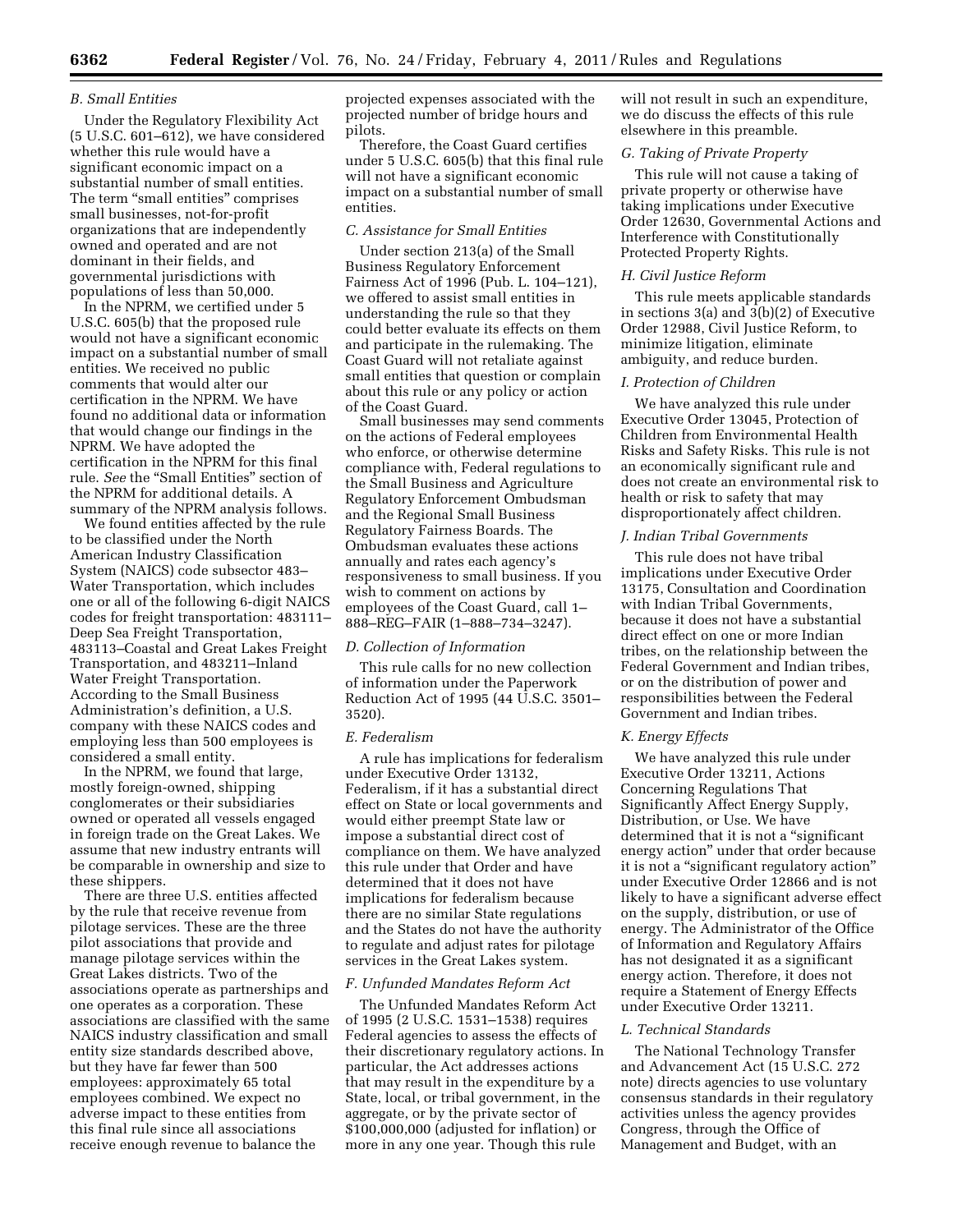explanation of why using these standards would be inconsistent with applicable law or otherwise impractical. Voluntary consensus standards are technical standards (*e.g.,* specifications of materials, performance, design, or operation; test methods; sampling procedures; and related management systems practices) that are developed or adopted by voluntary consensus standards bodies. This rule does not use technical standards. Therefore, we did not consider the use of voluntary consensus standards.

### *M. Environment*

We have analyzed this rule under Department of Homeland Security Management Directive 023–01 and Commandant Instruction M16475.lD, which guide the Coast Guard in complying with the National Environmental Policy Act of 1969 (42 U.S.C. 4321–4370f), and have concluded that this action is one of a category of actions that do not individually or cumulatively have a significant effect on the human environment. This rule is categorically excluded under section 2.B.2, figure 2–1, paragraph (34)(a) of the Instruction. Paragraph 34(a) pertains to minor regulatory changes that are

editorial or procedural in nature. This rule adjusts rates in accordance with applicable statutory and regulatory mandates. An environmental analysis checklist and a categorical exclusion determination are available in the docket where indicated under **ADDRESSES**.

## **List of Subjects in 46 CFR Part 401**

Administrative practice and procedure, Great Lakes, Navigation (water), Penalties, Reporting and recordkeeping requirements, Seamen.

For the reasons discussed in the preamble, the Coast Guard amends 46 CFR part 401 as follows:

## **PART 401—GREAT LAKES PILOTAGE REGULATIONS**

■ 1. The authority citation for part 401 continues to read as follows:

**Authority:** 46 U.S.C. 2104(a), 6101, 7701, 8105, 9303, 9304; Department of Homeland Security Delegation No. 0170.1; 46 CFR 401.105 also issued under the authority of 44 U.S.C. 3507.

■ 2. In § 401.405, revise paragraphs (a) and (b), including the footnote to Table (a), to read as follows:

**§ 401.405 Basic rates and charges on the St. Lawrence River and Lake Ontario.**  \* \* \* \* \*

(a) Area 1 (Designated Waters):

| Service                 | St. Lawrence River                                         |
|-------------------------|------------------------------------------------------------|
| Basic pilotage          | \$18.36 per Kilometer or<br>\$32.50 per mile. <sup>1</sup> |
| Each Lock<br>Transited. | \$407.1                                                    |
| Harbor Movage           | \$1.333.1                                                  |

1The minimum basic rate for assignment of a pilot in the St. Lawrence River is \$889, and the maximum basic rate for a through trip is \$3,901.

(b) Area 2 (Undesignated Waters):

| Service              | Lake Ontario |
|----------------------|--------------|
| Six-hour period      | \$893        |
| Docking or undocking | 852          |

■ 3. In § 401.407, revise paragraphs (a) and (b), including the footnote to Table (b), to read as follows:

#### **§ 401.407 Basic rates and charges on Lake Erie and the navigable waters from Southeast Shoal to Port Huron, MI.**

(a) Area 4 (Undesignated Waters):

\* \* \* \* \*

| Service | Lake Erie<br>(East of<br>Southeast<br>Shoal <sup>®</sup> | <b>Buffalo</b> |
|---------|----------------------------------------------------------|----------------|
|         | \$791<br>609                                             | \$791<br>609   |
|         | N/A                                                      | .554           |

## (b) Area 5 (Designated Waters):

| Any point on or in                                      | Southeast<br>shoal | Toledo or<br>any point on<br>Lake Erie<br>west of<br>Southeast<br>Shoal | Detroit River | Detroit pilot<br>boat | St. Clair<br>River |
|---------------------------------------------------------|--------------------|-------------------------------------------------------------------------|---------------|-----------------------|--------------------|
| Toledo or any port on Lake Erie west of Southeast Shoal | \$2,389            | \$1.412                                                                 | \$3,102       | \$2,389               | N/A                |
|                                                         | 14.162             | 14.821                                                                  | 3,126         | 2.432                 | \$1,729            |
|                                                         | 14.162             | N/A                                                                     | 3.126         | 3.126                 | 1.412              |
|                                                         | 2.389              | 3.102                                                                   | 1.412         | N/A                   | 3,126              |
|                                                         | .729               | 2.389                                                                   | N/A           | N/A                   | 3,126              |

1When pilots are not changed at the Detroit Pilot Boat.

| $\blacksquare$ 4. In § 401.410, revise paragraphs (a),<br>$(b)$ , and $(c)$ to read as follows:         |         | (a) Area 6 (Undesignated Waters):<br>Service |                                 | Lakes<br>Huron and |                 |
|---------------------------------------------------------------------------------------------------------|---------|----------------------------------------------|---------------------------------|--------------------|-----------------|
| §401.410 Basic rates and charges on<br>Lakes Huron, Michigan, and Superior, and<br>the St Mary's River. | Service | Lakes<br>Huron and<br>Michigan               | Docking or undocking            |                    | Michigan<br>653 |
| $\star$<br>$\star$<br>$\star$<br>$\star$<br>$\star$                                                     |         | \$688                                        | (b) Area 7 (Designated Waters): |                    |                 |
|                                                                                                         | Area    |                                              | De tour                         | Gros cap           | Any<br>harbor   |
| Gros Cap                                                                                                |         |                                              | \$2.650                         | N/A                | N/A             |